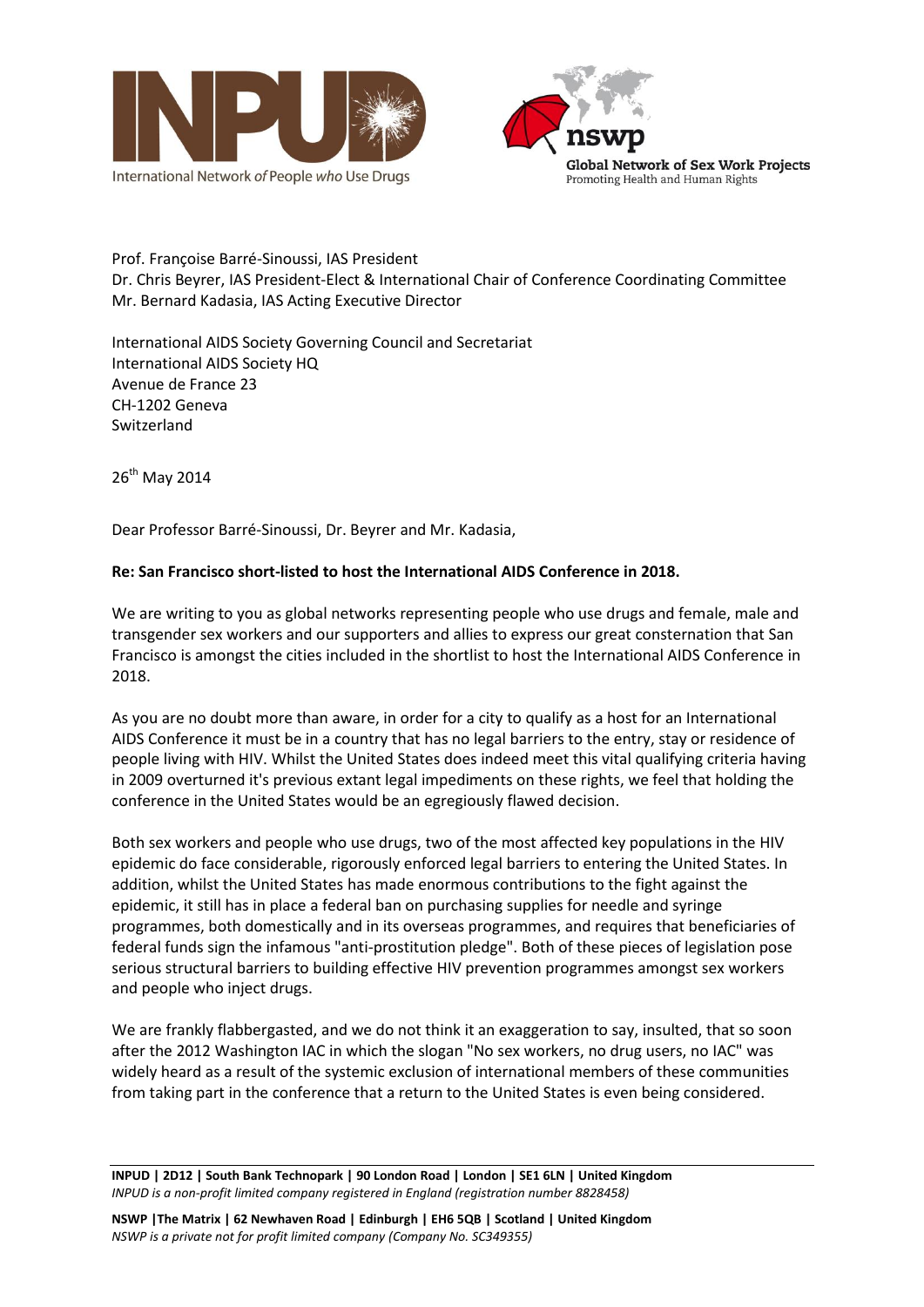





The lessons of the Washington conference have clearly not been learnt and the concerns voiced by people who use drugs, sex workers and their allies have been ignored. Should the 2018 conference go ahead in San Francisco we will once again see a conference lacking in the voices of two of the communities most severely impacted by the epidemic. This defies, and makes a mockery of the often voiced commitment to ensuring the full inclusion and meaningful participation of all key affected populations. Such a decision would send the signal that in spite of the epidemiological evidence that repressive legal environments, criminalisation, stigma and other structural drivers are ensuring that sex workers and drug users, specifically, injecting drug users are massively disproportionately affected by the epidemic that our voices do not matter and are not wanted in the preeminent international platform for exchanging views, and providing leadership in the fight again the epidemic.

In light of these facts, we implore you not to, once again, discredit the International AIDS Conference by holding it in a country to which members of two of the key affected populations will be unable to safely gain entry. We urge you to show concrete commitment to the theme of this year's conference "no one left behind", and to hold the 2018 conference in a country that does not place systemic barriers to the meaningful participation of members of all key affected communities.

In conclusion, we call upon you to commit to not holding the IAC in the United States until it has repealed its restrictive barriers on the right to enter, stay and reside for people who use drugs and sex workers, and until it has repealed the federal ban on needle and syringe programs and removed the "anti-prostitution pledge" from its funding conditions.

Stand up in solidarity with sex workers and people who use drugs and say no to San Francisco in 2018.

Yours sincerely,

Dr Eliot Ross Albers, Phd Executive Director International Network of People who Use Drugs (INPUD)



Ruth Morgan Thomas Global Coordinator The Global Network of Sex Work Projects (NSWP)



Xxxxxxxxxxxxx Xxxxxxxxxxx Xxxxxxxxx

Xxxxxxxxxxxxx

**INPUD | 2D12 | South Bank Technopark | 90 London Road | London | SE1 6LN | United Kingdom** *INPUD is a non-profit limited company registered in England (registration number 8828458)*

**NSWP |The Matrix | 62 Newhaven Road | Edinburgh | EH6 5QB | Scotland | United Kingdom** *NSWP is a private not for profit limited company (Company No. SC349355)*